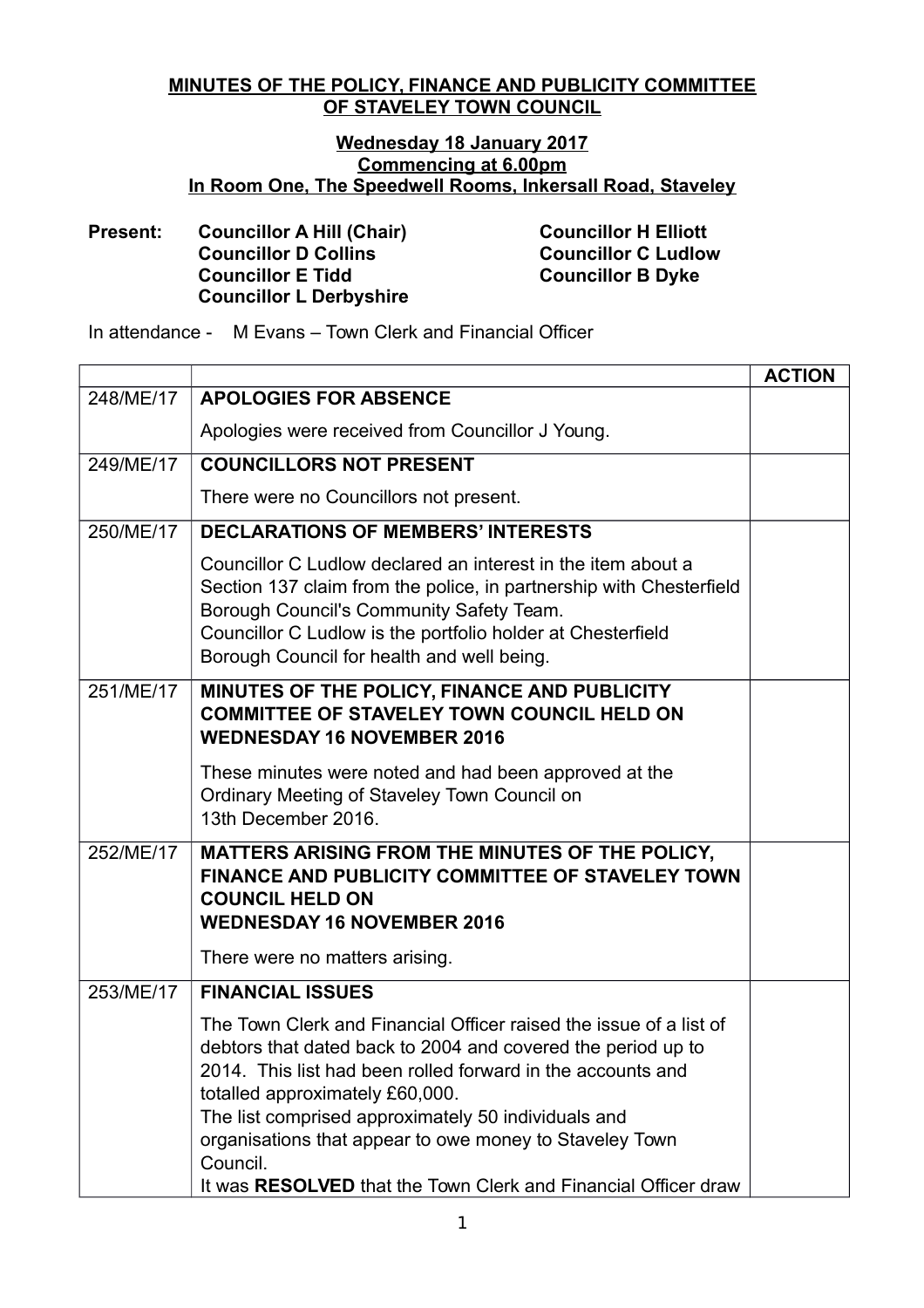|           | up a list of the debts by year, send a standard letter to those from<br>2011 to 2014 and then take a judgement on what resource is<br>needed to pursue the debt as opposed to writing it off.                                                                                                                                                                                                                                                                                                                                                                                                 |  |
|-----------|-----------------------------------------------------------------------------------------------------------------------------------------------------------------------------------------------------------------------------------------------------------------------------------------------------------------------------------------------------------------------------------------------------------------------------------------------------------------------------------------------------------------------------------------------------------------------------------------------|--|
| 254/ME/17 | <b>BUDGET 2017/18</b>                                                                                                                                                                                                                                                                                                                                                                                                                                                                                                                                                                         |  |
|           | It was RESOLVED that the Policy, Finance and Publicity<br>Committee make a recommendation, to the February Council<br>meeting, to raise the Staveley Town Council precept by 3.5% for<br>the fiscal year 2017/18.                                                                                                                                                                                                                                                                                                                                                                             |  |
| 255/ME/17 | <b>HEART OF STAVELEY PROJECT</b>                                                                                                                                                                                                                                                                                                                                                                                                                                                                                                                                                              |  |
|           | The Town Clerk and Financial Officer advised the Committee that<br>a number of applications had been received for the post of<br>Manager of Staveley Hall and the Stables Complex. The closing<br>date is 27th January 2017. It was RESOLVED that a recruitment<br>panel of Councillors C Ludlow, H Elliott and L-M Derbyshire be<br>appointed for this process. The Town Clerk and Financial Officer<br>will advise the panel.                                                                                                                                                               |  |
| 256/ME/17 | <b>HEALTH AND SAFETY</b>                                                                                                                                                                                                                                                                                                                                                                                                                                                                                                                                                                      |  |
|           | The emergency lighting at 26 High Street has been tested this<br>week and all seven lights failed. The Town Clerk and Financial<br>Officer is obtaining a price to replace batteries or install new LED<br>lights.                                                                                                                                                                                                                                                                                                                                                                            |  |
| 257/ME/17 | <b>APPLICATIONS FOR FINANCIAL ASSISTANCE</b>                                                                                                                                                                                                                                                                                                                                                                                                                                                                                                                                                  |  |
|           | An application had been received from Treasurers Nursery<br>(Touchstone) for £200 towards activities for the children.<br>Councillor D Collins asked the Town Clerk and Financial Officer<br>to re-direct the request to him and he will consider it from his<br>Derbyshire County Council leadership fund.<br>An application had been received from the police about reducing<br>the rates for room hire for a series of diversionary activity<br>sessions at the Speedwell Rooms. Councillor D Collins stated<br>that he would consider covering the room hire from his leadership<br>fund. |  |
| 258/ME/17 | <b>PROVISION OF HANGING BASKETS</b>                                                                                                                                                                                                                                                                                                                                                                                                                                                                                                                                                           |  |
|           | Following a discussion about the provision of hanging baskets, it<br>was RESOLVED that the Town Clerk and Financial Officer obtain<br>three prices for the 2017 display.                                                                                                                                                                                                                                                                                                                                                                                                                      |  |
| 259/ME/17 | <b>PERFORMANCE REPORTS</b>                                                                                                                                                                                                                                                                                                                                                                                                                                                                                                                                                                    |  |
|           | The Town Clerk and Financial Officer presented the<br>November 2016 performance reports for the Speedwell Rooms<br>and the Stables. The Committee noted the performance<br>outcomes.<br>In terms of the Speedwell rooms, it was RESOLVED to raise the                                                                                                                                                                                                                                                                                                                                         |  |